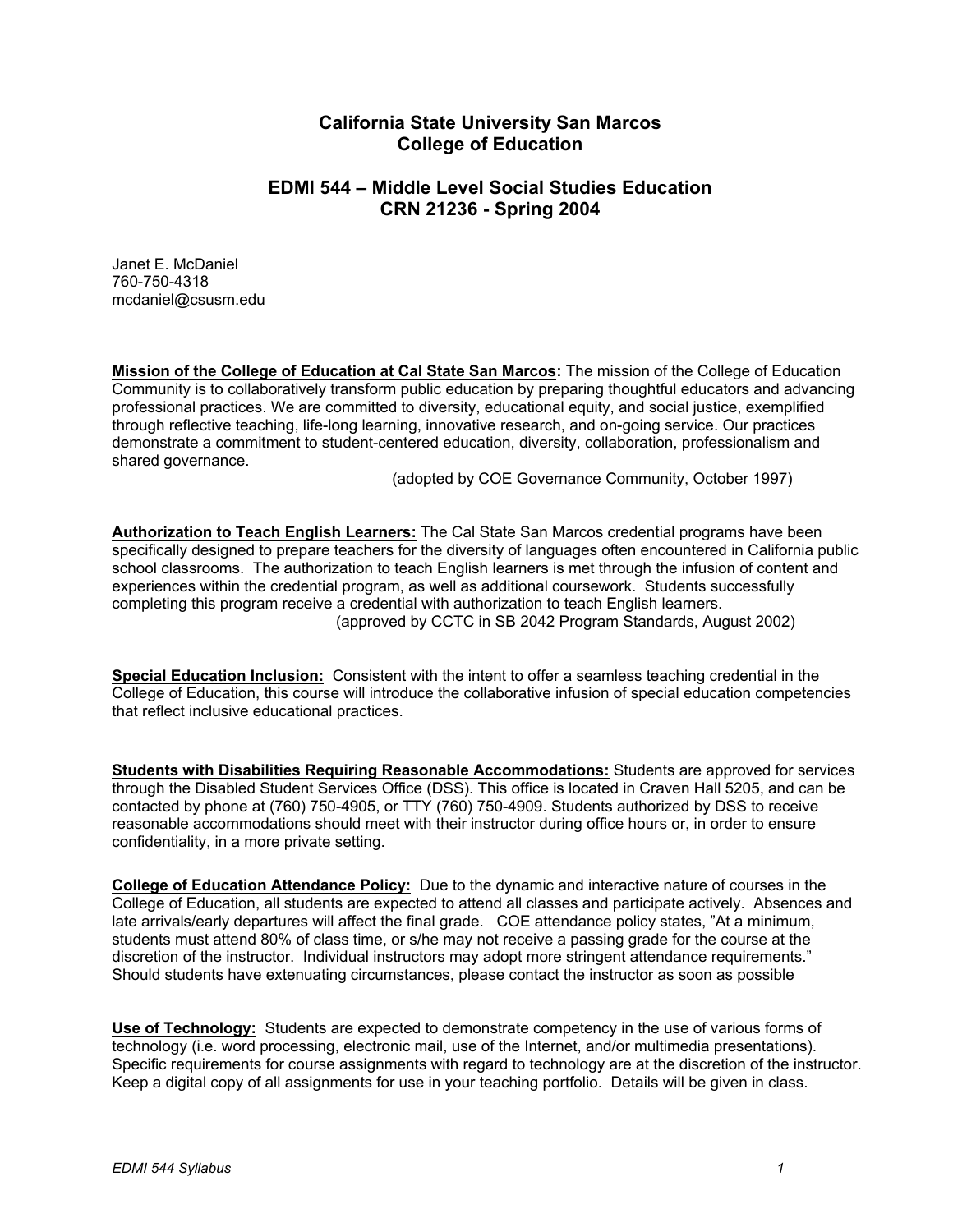## **Course Objectives:**

Students will:

- 1. Gain knowledge of:
	- the aims of social studies in K-12 education
	- appropriate methods and materials for instruction in middle level social studies;
- 2. Integrate this knowledge with past experiences and knowledge;
- 3. Prepare to apply flexibly this knowledge in the middle schools.

### **Required Text**

State of California. *Curriculum Framework for History/Social Science K-12.* Additional readings as assigned.

### **Teacher Performance Expectation (TPE) Competencies**

This course is designed to help teachers seeking the Multiple Subjects Credential with Middle Level Certificateto develop the skills, knowledge, and attitudes necessary to assist schools and districts in implementing effective programs for all students. The successful candidate will be able to merge theory and practice in order to realize a comprehensive and extensive educational program for all students. The following TPEs are addressed in this course:

*Primary Emphasis:*  TPE 6b: Developmentally Appropriate Practices in Grades 4-8 TPE 9: Instructional Planning TPE 10: Instructional Time TPE 11: Social Environment TPE 12: Professional, Legal, and Ethical Obligation TPE 15: Social Justice and Equity

*Secondary Emphasis:*  TPE 4: Making Content Accessible TPE 7: Teaching English Learners TPE 14: Educational Technology

The Teacher Performance Expectations identified here are addressed in EDMI 512 through class discussions, activities, oral/visual presentations, and written assignments.

**Grading & Expectations** Teacher education is a professional preparation program. It is expected that students will come to class prepared to discuss the readings, submit required assignments, and participate in class activities. Students are expected to adhere to academic honesty and integrity, standards of dependability, confidentiality and writing achievement. Because it is important for teachers to be able to effectively communicate their ideas to students, parents, colleagues, and administrators, writing that is